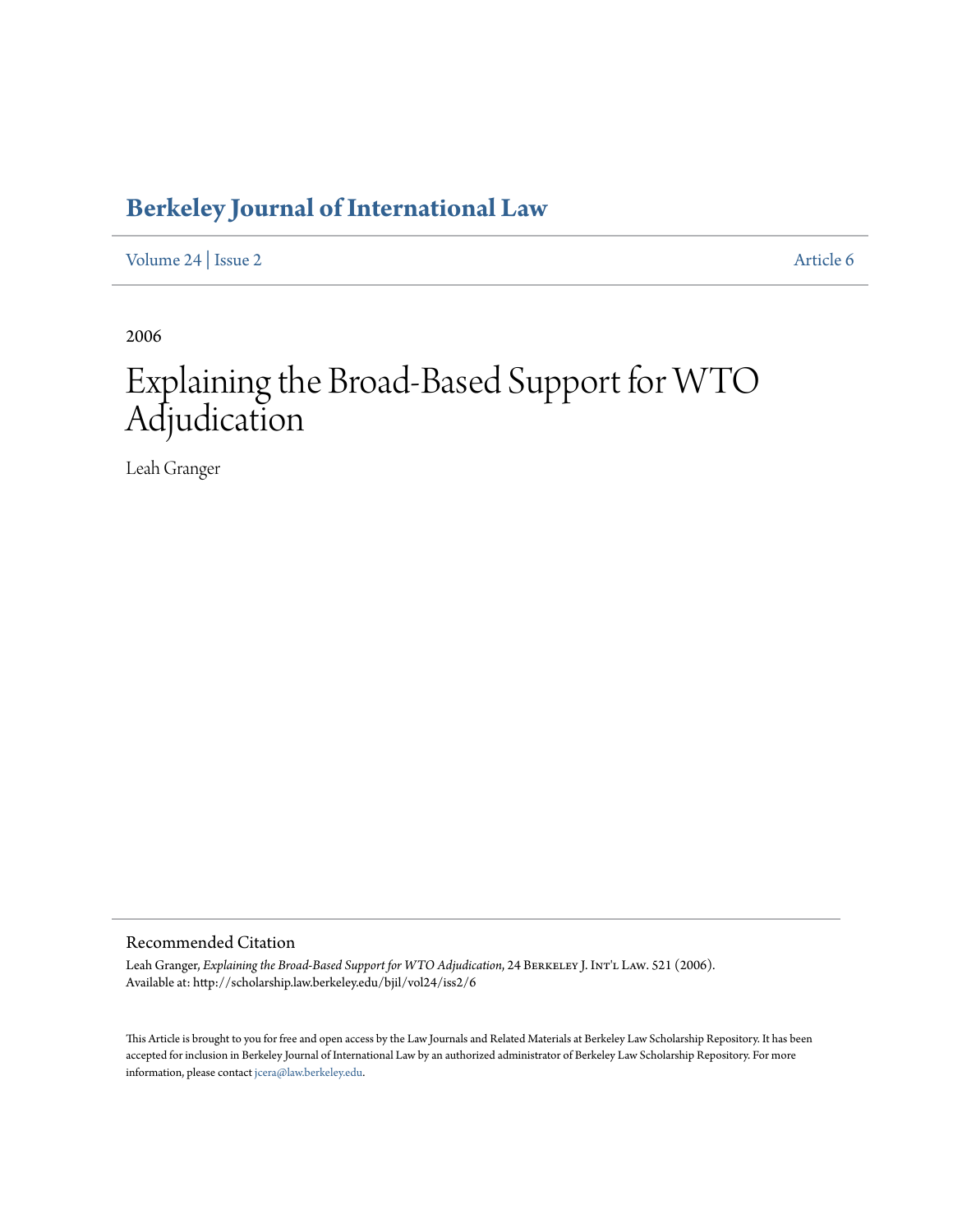## **Explaining the Broad-Based Support for WTO Adjudication**

### **By** Leah Granger

*"The dispute settlement system is only as good as the negotiations and political deals it serves to encourage. "1*

*"Although the WTO lacks direct enforcement powers, its decisions are taken seriously because its member nations have agreed to play by its rules. A WTO ruling gives the winning side the moral upper hand in a dispute, even if the winner chooses to negotiate a compromise rather than impose hefty penalties that could touch off a trade war.*  $v^2$ 

#### *I.*

#### **INTRODUCTION**

Critics of globalization point to the World Trade Organization ("WTO") as an unjust and biased system, dominated by rich and powerful nations, designed to force small and developing countries<sup>3</sup> to open their markets to the forces of global capitalism.<sup>4</sup> Indeed, the WTO has become a lightning rod for the antiglobalization movement, drawing protests whenever members meet. And yet,

1. David Woods, *Letter to the Financial Times,* FIN. TIMES (London), Nov. 1, 2002, at 20.

<sup>2.</sup> World Trade Organization, Trade Resources: Quotes, http://www.wto.org/trade\_resources/quotes/mts/dispute.htm (last visited Mar. 11, 2006) (quoting Thomas S. Mulligan & Evelyn Iritani, Dow JONES INT'L NEWS SERV., Aug. 24, 200 **1).**

<sup>&</sup>lt;sup>21111</sup> "small," "small economies," and "developing" interchangeably throughout this article. I use "large," "large economies," and "developed" to mean the United States, European Union, Japan, Canada, and Australia. There is no universally accepted definition for a "developing" or "developed" country, and this is a very rough division. Developing countries are a diverse group, varying in physical size, population, and resources. The challenges facing geographically small countries with few natural resources differ from those facing economically poor countries that have sufficient natural resources. *See* FRANK J. GARCIA, TRADE, INEQUALITY, AND JUSTICE: TOWARD A LIBERAL THEORY OF JUST TRADE 20-26 (2003); WTO Committee on Trade and Development, *Small Economies: A Literature Review,* WT/COMTD/SE/W/4 (July 23, 2002) (thorough review of risk factors that make small states more vulnerable to marginalization in the WTO system).

*<sup>4.</sup> See* GRAHAM DUNKLEY, THE FREE TRADE ADVENTURE: THE WTO, TIHE **URUGUAY** ROUND AND GLOBALIZATION (2000); GARCIA, *supra* note 3.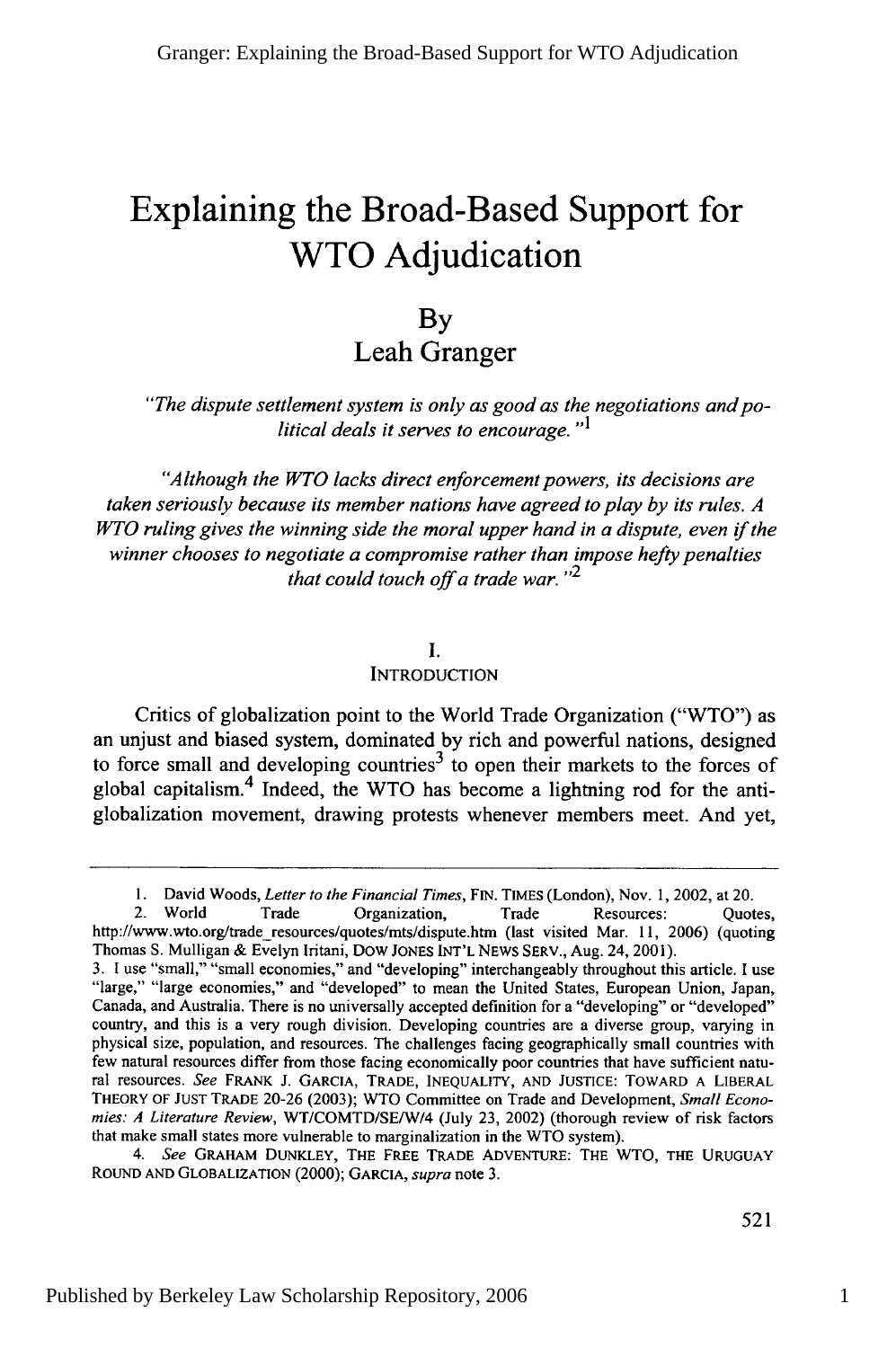when given the opportunity, most countries, large and small, are eager to join the organization. Why do less powerful nations assent to a process that critics say is biased against them? How does one reconcile images of massive protests broadcast on nightly news with the fact that most nations welcome WTO membership?

While developing countries may complain about a lack of fairness in trade talks and engage in heated discussions about other aspects of the  $WTO<sub>1</sub><sup>5</sup>$  virtually the entire membership supports maintaining a strong dispute settlement system. As I will explain below, the dispute settlement system supports the interests of both large and small countries. Developed countries agree to participate largely because the WTO legitimizes their penetration of new markets, whereas developing countries adhere because they need the power of the WTO to enforce trade agreements. The combination of centralized dispute resolution with decentralized enforcement of obligations makes members particularly willing to participate in the WTO.

II.

#### THE ADJUDICATORY FUNCTION OF THE WTO

The WTO's primary mission is to "develop an integrated, more viable and durable multilateral trading system" with a view to "raising standards of living, ensuring full employment and a large and steadily growing volume of real in- $\text{come.}^{56}$  The WTO promotes trade by reducing trade barriers and offering equal trade terms to all members.<sup>7</sup> An essential element of the WTO's structure is a strong, rule-based dispute settlement system.<sup>8</sup>

Trade disputes are settled through the WTO's Dispute Settlement Body ("DSB"), which is composed of representatives from all WTO member states.<sup>9</sup> When a member state brings a complaint to the DSB, a dispute panel is created at the Body's next meeting unless the entire membership, including the complainant, decides not to pursue the matter.<sup>10</sup> Any member may bring a complaint against any other member.<sup>11</sup> The language of the WTO's Dispute Settlement

<sup>5.</sup> ZHEN KUN WANG & L. ALAN WINTERS, BREAKING THE SEATTLE DEADLOCK 42 (2000); CONSTANTINE MICHALOPOULOS, DEVELOPING COUNTRIES **IN** THE WTO 3 (2001).

<sup>6.</sup> Marrakesh Agreement Establishing the World Trade Organization, pmbl., Apr. 15, 1994, The Legal Texts: The Results of the Uruguay Round of Multilateral Trade Negotiations 4 (1999), 1867 **U.N.T.S.** 154, 33 I.L.M. 1144 (1994) [hereinafter WTO Agreement].

<sup>7.</sup> General Agreement on Tariffs and Trade 1994, Apr. 15, 1994, Marrakesh Agreement Establishing the World Trade Organization, art. **1,** Annex 1 A, The Legal Texts: The Results of the Uruguay Round of Multilateral Trade Negotiations 17 (1999), 1867 U.N.T.S. 187, 33 I.L.M. 1153 (1994). Offering equal trade terms to all members is known as "Most Favored Nation" status.

*<sup>8.</sup> See* Understanding on Rules and Procedures Governing the Settlement of Disputes, Apr. 15, 1994, Marrakesh Agreement Establishing the World Trade Organization, Annex 2, The Legal Texts: The Results of the Uruguay Round of Multilateral Trade Negotiations 354 (1999), 1869 **U.N.T.S.** 401,405; 33 I.L.M. 1226, 1230 (1994) [hereinafter DSU].

<sup>9.</sup> WTO Agreement art. 4.3.

<sup>10.</sup> DSU art. 6.

<sup>11.</sup> *Id. art. 1.*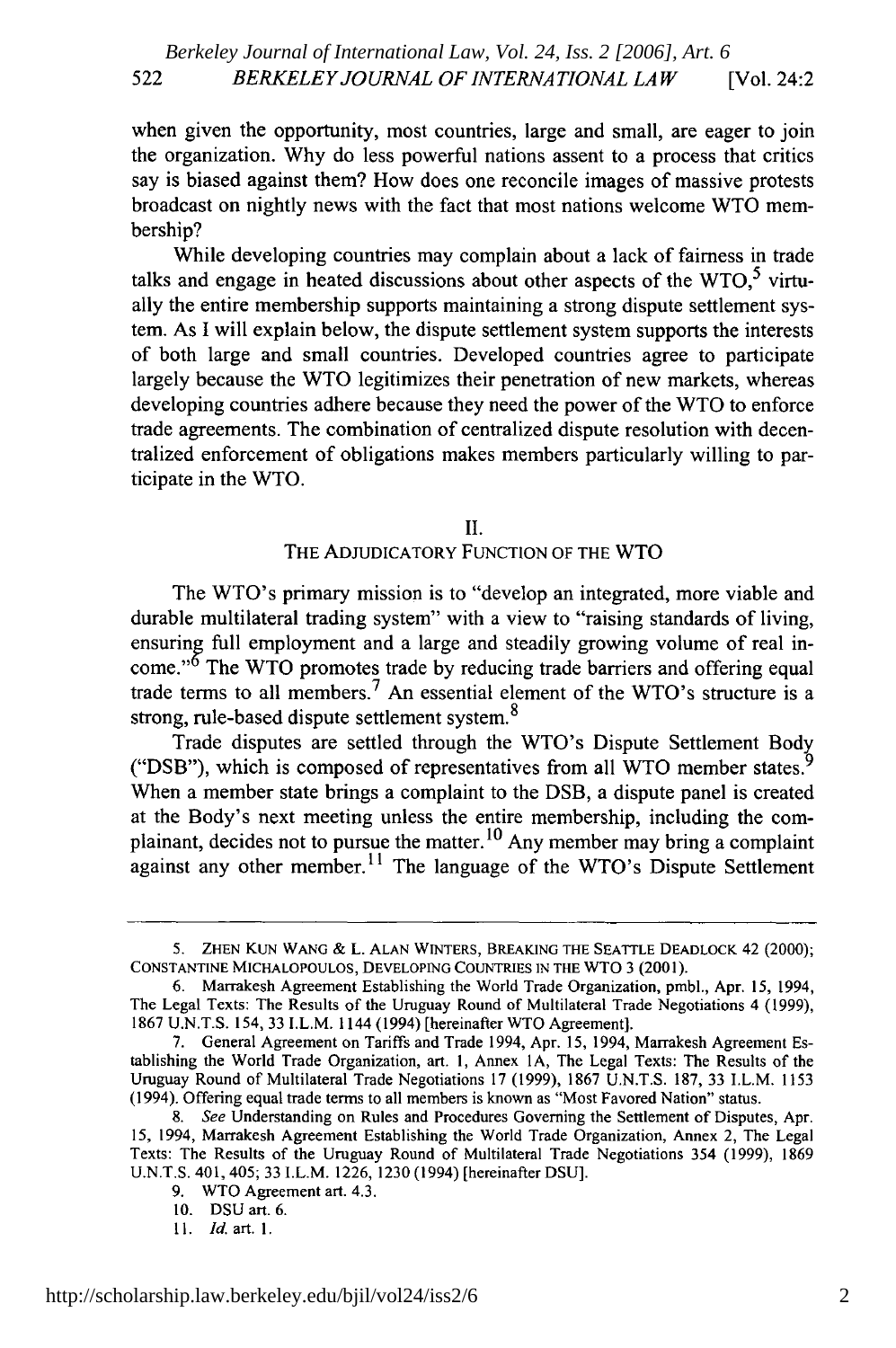Understanding ("DSU")<sup>12</sup> provides an opportunity for other member states to sign onto complaints.<sup>13</sup> Once a Dispute Settlement Panel ("panel") is created, an adjudicatory process is triggered in which both parties must participate.<sup>14</sup> Consultation is attempted first to try to solve the problem without formal arbitration.<sup>15</sup> If this step fails, an ad hoc panel of three judges is created that hears formal arguments from both parties.<sup>16</sup> The panel reports its findings and recommendations to the full  $DSB$ .<sup>17</sup> If the losing country objects to the findings of the panel, it can appeal a question of "law" to the permanent Appellate Body  $("AB")$ <sup>18</sup> If a losing state refuses to bring its trade practices into compliance with WTO obligations, the winning state may take retaliatory measures in the form of trade sanctions. 19 The DSU limits the form and scope of retaliations because the goal of dispute settlement is to support and maintain the integrity of the trading regime.<sup>20</sup> Since retaliation leaves both parties worse off (through increased trade barriers), the WTO strongly favors finding a mutually satisfactory solution to a dispute. The highly structured neutral arbitration process is central to members' support of the dispute settlement system.

#### *A. History of International Trade Dispute Settlement*

The first international trade dispute settlement system, developed under the General Agreement on Trade and Tariffs ("GATT"), was signed in 1947.<sup>21</sup> The GATT began with twenty-three signatories, in which countries made 45,000 tariff concessions, affecting one-fifth (\$10 billion) of the world's total trade.<sup>22</sup> Under GATT, the predecessor to the WTO, countries adjudicated disputes in an ad hoc manner.<sup>23</sup> Members could block the effective resolution of disputes through a variety of foot-dragging tactics, as well as outright refusals to participate in adjudication.<sup>24</sup> The lack of binding timelines or appellate procedures frustrated dispute settlement.<sup>25</sup> Losing parties could block adoption of the report documenting their violation and requiring corrective action.<sup>26</sup> This inefficient system

14. *Id.* art. 4.3-22.6.

17. *Id.* art. 16.

19. DSU art. 22.

20. ROBERT Z. LAWRENCE, CRIMES & PUNISHMENTS?: RETALIATION UNDER THE WTO (2003); DAVID PALMETER, THE WTO AS A LEGAL SYSTEM 346 (2003).

21. *See* General Agreement on Tariffs and Trade, Oct. 30, 1947, 61 Stat. **A-11,** 55 U.N.T.S. 194; JOHN H. JACKSON, THE WORLD TRADING SYSTEM: LAW AND POLICY OF INTERNATIONAL ECONOMIC RELATIONS 35-43 (2d ed. 1997).

23. JOHN H. JACKSON, THE JURISPRUDENCE OF GATT AND THE WTO: INSIGHTS ON TREATY LAW **AND** ECONOMIC RELATIONS 122-24 (2000).

- 24. *Id.*
- 25. *Id.*
- 26. Id.

<sup>12.</sup> The DSU is the agreement governing the structure and functioning of the DSB.

**<sup>13.</sup>** *Id.* art. 10.

<sup>15.</sup> *Id.* art. 4.3.

**<sup>16.</sup>** *Id.* art. 8.

<sup>18.</sup> *Id.* art. 17. The Appellate Body is staffed by seven judges, each serving four-year terms.

<sup>22.</sup> JACKSON, *supra* note 21, at 74.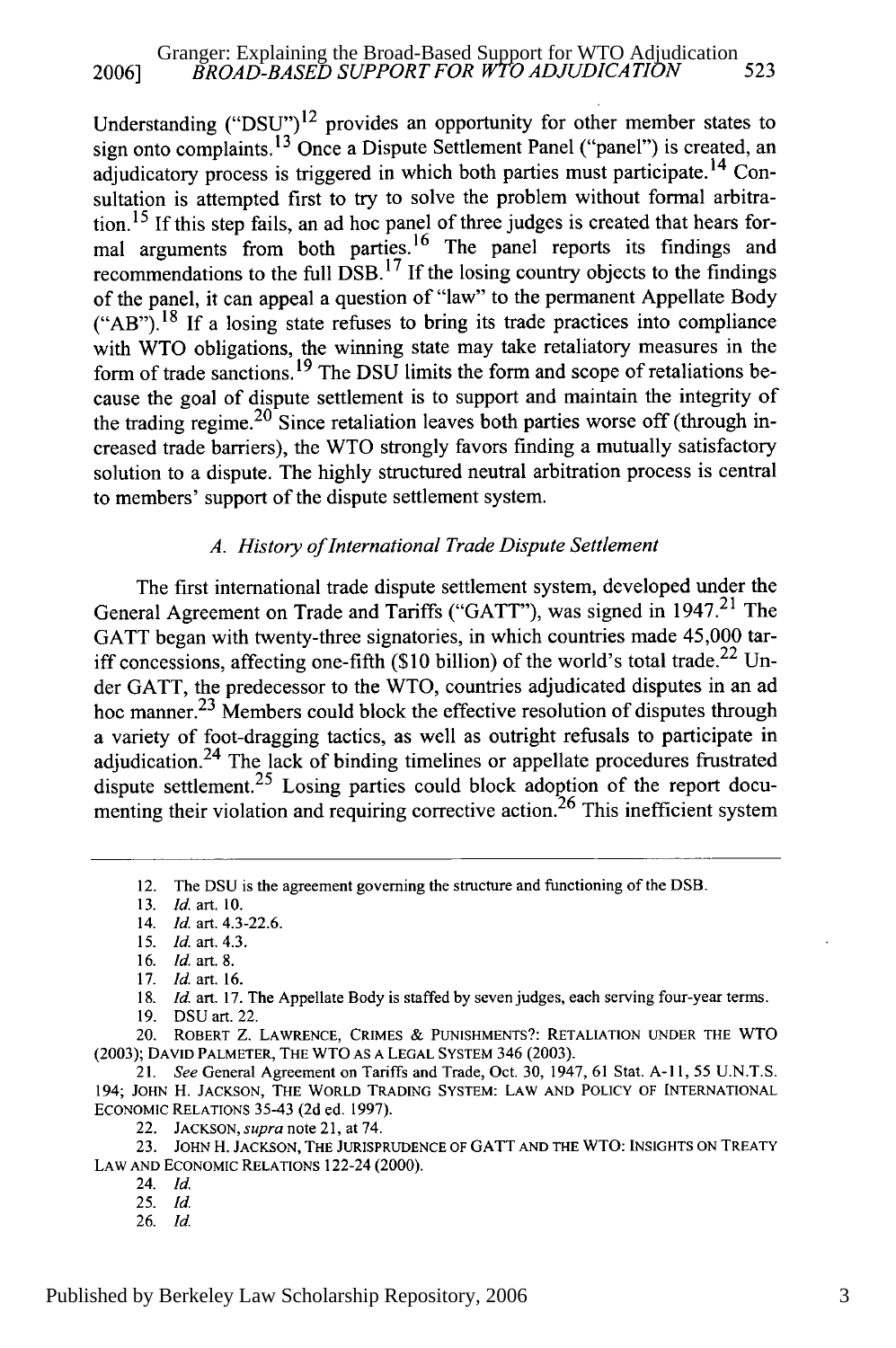resulted in significant cheating. States continued using prohibited quotas, developed an array of new subsidies, and enacted retaliatory sanctions without approval from  $GATT<sup>27</sup>$  Developing countries focused their energy on the creation of alternative forums and developed countries pursued bilateral agreements.<sup>28</sup> The failures of the GATT dispute settlement system set the stage for countries to later support the WTO's stronger rule-based system.

By the 1990s, it became increasingly apparent to member nations that GATT needed reforming. 29 In 1994, a meeting of the GATT contracting parties resulted in the formation of a new World Trade Organization, which included a reformed and much strengthened dispute settlement system.<sup>30</sup> Under the WTO regime, membership has grown to 149 countries,  $3<sup>1</sup>$  trade barriers have been further reduced, $32$  and enforcement has become more effective. $33$  Trade under the WTO system now accounts for ninety-six percent of all world trade.<sup>34</sup>

The table below provides a rough sampling of the WTO's diverse membership. Together with the statistical data on the use of the dispute settlement system, it is a valuable reference point in an examination of the system.<sup>35</sup> The implications of having a large membership with widely varying ability to participate in a multi-lateral trading system will be discussed in the second part of this article.

28. **GARCIA,** *supra* note 3, at 26-30.

29. **JACKSON,** *supra* note 21, at 69-73; **DUNKLEY,** *supra* note 4, at 102-03 (listing some of the common criticisms of the GATT).

30. WORLD TRADE ORG., A HANDBOOK ON THE WTO DISPUTE SETTLEMENT SYSTEM 12-17 (2004); *see* also THE WTO DISPUTE SETTLEMENT SYSTEM 1995-2003 (Federico Ortino & Ernst-Ulrich Petersmann eds., 2004).

31. WORLD TRADE ORG., UNDERSTANDING THE WTO 112 (3d ed. 2005) [hereinafter UNDERSTANDING **THE WTO**, available at http://www.wto.org/english/thewto\_e/whatis\_e/tif\_e/understanding\_e.pdf. As of December 2005, another thirty-three countries have obtained observer status. *Id.*

32. ANWARUL HODA, TARIFF NEGOTIATIONS AND RENEGOTIATIONS UNDER THE GATT **AND** THE WTO 70-72 (2001).

33. **JACKSON,** *supra* note 21, at 341-45.

35. *See also* Nohyoung Park, Statistical Analysis of the WTO Dispute Settlement System (1995-2000), *in* THE WTO DISPUTE SETTLEMENT SYSTEM 1995-2003, supra note 30, at 531-53.

<sup>27.</sup> DUNKLEY, *supra* note 4, at 35; LAWRENCE, *supra* note 20, at 68-69 (noting examples of United States and European Community unilateralism and selective use of GATT); Eric Posner & John Yoo, *Judicial Independence in International Tribunals,* 93 CAL. L. REV. **1,** 44 (2005) (suggesting that the frustration countries felt over the blocking and delaying tactics of non-complying states led to evasion of the system through unilateral retaliation).

<sup>34.</sup> Progressive Policy Institute, WTO Members Account For 96 Percent of Trade, http://www.ppionline.org/ppi\_ci.cfm?knlgArealD=108&subsecid=900003&contentid=253607 (last visited Mar. **11,** 2006). Members of the WTO include twenty-three of the world's twenty-five largest economies, thirty-eight of the world's forty largest exporters, and twenty of the world's twenty-five most populous countries. *Id.*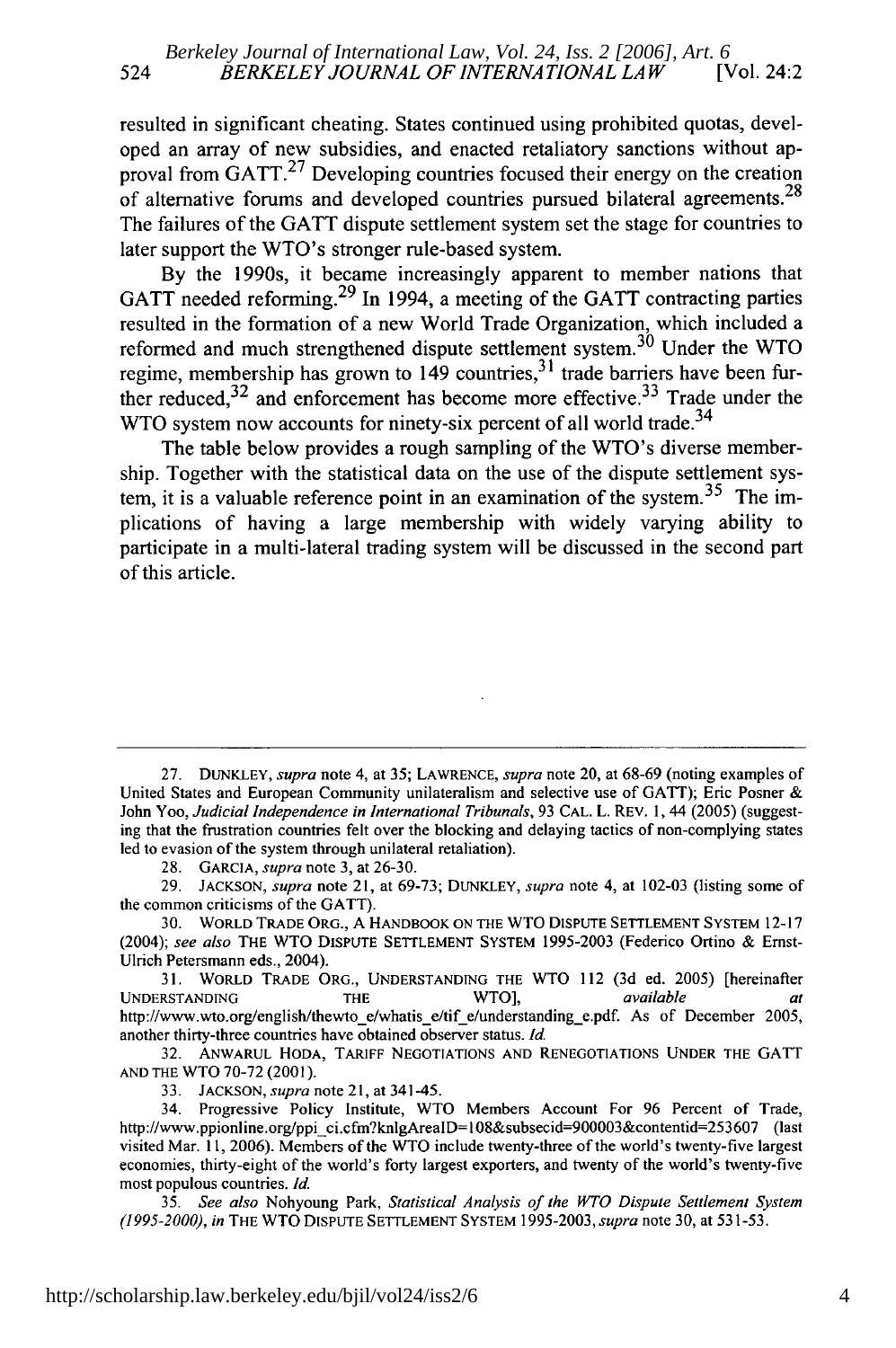2006] *BROAD-BASED SUPPORT FOR* WTO *ADJUDICATION* 525 Granger: Explaining the Broad-Based Support for WTO Adjudication

|                             | SMALL GNP                           |                                                             | <b>MEDIUM GNP</b>                                                                                                                                                                                                                                      |                        | <b>LARGE GNP</b>            |                          |
|-----------------------------|-------------------------------------|-------------------------------------------------------------|--------------------------------------------------------------------------------------------------------------------------------------------------------------------------------------------------------------------------------------------------------|------------------------|-----------------------------|--------------------------|
| <b>SMALL</b><br>POPULATION  | Nepal<br>(LDC)                      | \$1,382/<br>\$5.803                                         | Iceland<br>(IND)                                                                                                                                                                                                                                       | \$29,749/<br>\$9.041   | Australia<br>(IND)          | \$28,262/<br>\$485.640   |
|                             |                                     | 26,289p                                                     |                                                                                                                                                                                                                                                        | 294 <sub>D</sub>       |                             | 20.092 <sub>p</sub>      |
|                             | Haiti<br>(LDC)                      | \$1.623/<br>\$2,851                                         | <b>South</b><br>Africa<br>(DEV)                                                                                                                                                                                                                        | \$10,152/<br>\$182.280 | <b>Switzerland</b><br>(IND) | \$30,008/<br>\$339,642   |
|                             |                                     | 8.549 <sub>p</sub>                                          |                                                                                                                                                                                                                                                        | 45.323 <sub>D</sub>    |                             | 7.175 <sub>p</sub>       |
| <b>MEDIUM</b><br>POPULATION | Dem. Rep.<br>Congo (LDC)            | \$621/<br>\$4,660                                           | Mexico<br>(IND)                                                                                                                                                                                                                                        | \$8,972/<br>\$374,729  | Japan<br>(IND)              | \$26,937/<br>\$5,608,149 |
|                             |                                     | 56.079p                                                     |                                                                                                                                                                                                                                                        | 106.385p               |                             | 127.914p                 |
|                             | <b>Philippines</b><br>(DEV)         | \$4.171/<br>\$95,570                                        | S. Korea<br>(IND)                                                                                                                                                                                                                                      | \$17,161/<br>\$680,293 | Canada (IND)                | \$29,484/<br>\$741,060   |
|                             |                                     | 82.809p                                                     |                                                                                                                                                                                                                                                        | 48,182p                |                             | 31.972p                  |
| LARGE<br>POPULATION         | <b>Bangladesh</b><br>(LDC)          | \$1,695/<br>\$53,751                                        | <b>Brazil</b><br>(DEV)                                                                                                                                                                                                                                 | \$7,752/<br>\$810,244  | <b>USA</b><br>(G2)          | \$35.749/<br>\$9,221,179 |
|                             |                                     | 152,593p                                                    |                                                                                                                                                                                                                                                        | 182,798p               |                             | 300.038p                 |
|                             | Nigeria (DEV)                       | \$919/<br>\$32.953                                          | India<br>(DEV)                                                                                                                                                                                                                                         | \$2,681/<br>\$517,843  | China<br>(DEV)              | \$4.577/<br>\$1,206,605  |
|                             |                                     | 130,236p                                                    |                                                                                                                                                                                                                                                        | 1,096,917p             |                             | 1,322,273p               |
| <b>KEY</b>                  | Country (devel-<br>opment status36) | GDP per<br>capita in-<br>come <sub>37</sub> /<br>2002 GDP38 | G2 - The European Community and the U.S.A. (16 coun-<br>tries).<br>IND - Other industrialized countries (27 countries).<br>DEV - Developing countries other than LDC (74 countries)<br>Population in   LDC - Least developed countries (31 countries). |                        |                             |                          |
|                             |                                     | 200539                                                      |                                                                                                                                                                                                                                                        |                        |                             |                          |

Table **1. Representative sample of WTO members. 40** This **table** provides **an**

**36.** Development status as determined **by** HENRIK HORN **&** PETROS **C.** MAVROIDIS, THE WTO **DISPUTE** SETrLEMENT SYSTEM 1995-2004: **SOME** DESCRIPTIVE STATISTICS **3 (2006).**

**38.** "Gross Domestic Product, Constant **1995** Dollars is the sum of the value added **by** all producers in an economy. Data are expressed in millions of U.S. dollars. Currencies are converted to dollars using the International Monetary Fund's average official exchange rate for 2002. Gross domestic product estimates at purchaser values (market prices) include the value added in the agriculture, industry, and service sectors, plus taxes and minus subsidies not included in the final value of the products. It is calculated without making deductions for depreciation of fabricated assets or for depletion of natural resources. To obtain comparable series of constant price data, the World Bank rescales **GDP** and value added **by** industrial origin to a common reference year, currently **1995.** National accounts indicators for most developing countries are collected from national statistical organizations and central banks **by** visiting and resident World Bank missions. The data for highincome economies are obtained from the Organisation for Economic Cooperation and Development **(OECD)** data files (see the OECD's monthly Main Economic Indicators). The United Nations Statistics Division publishes detailed national accounts for **UN** member countries in National Accounts Statistics: Main Aggregates and Detailed Tables and updates in the Monthly Bulletin of Statistics." EARTH TRENDS, ECONOMICS AND FINANCIAL FLOWS **3** (2005) [hereinafter ECONOMICS AND FINANCIAL FLOWS], available *at* http://earthtrends.wri.org/pdf library/data\_tables/ecn l\_2005.pdf.

39. Number is in thousands of people. Total Population refers to estimates and projections of de facto population as of July **1,** 2005.

40. Data compiled from Earthtrends Data Tables, sources provided by the World Bank and

**<sup>37.</sup>** EARTH TRENDS, **INCOME AND** POVERTY **2005,** at **3 (2005)** [hereinafter **INCOME AND** POVERTY], available at http://earthtrends.wri.org/pdf\_library/data\_tables/ecn3\_2005.pdf.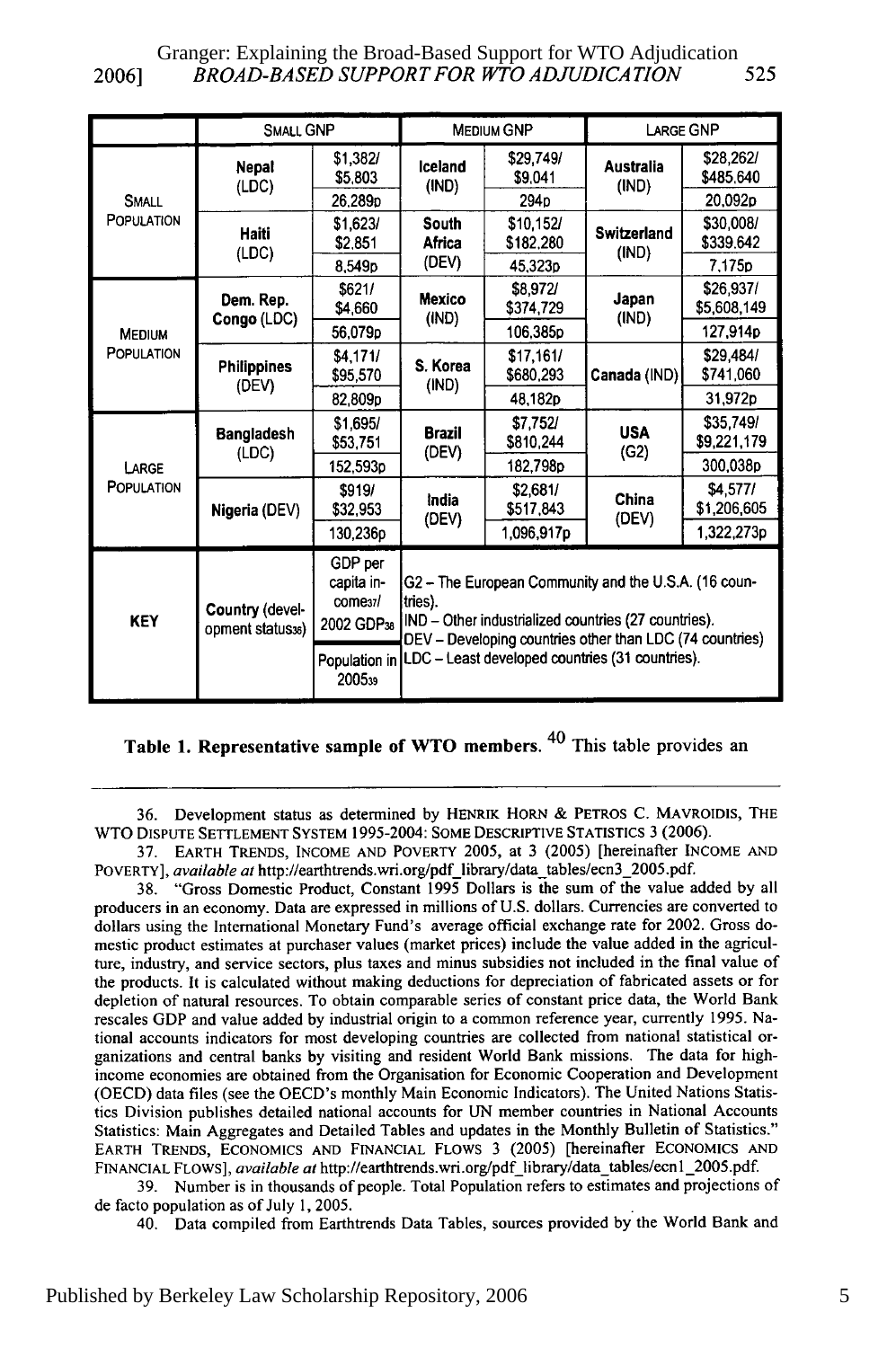example of how it is difficult to neatly categorize countries, determine natural alliances, and ascertain economic interests. For instance, Nepal and Australia have similar size populations but drastically different GNP and GNP per capita. This table further illustrates the persistent economic inequality between countries.

While least developed countries are not utilizing the dispute settlement system at all, developing countries are bringing a significant number of violation claims. Henrik Horn and Petros Mavroidis have compiled data on the 311 cases heard by the DSB between 1995 and 2004.<sup>41</sup> They divided the WTO membership into four economic development groups and examined each group's use of the dispute settlement system. The  $G2<sup>42</sup>$  IND,<sup>43</sup> and DEV<sup>44</sup>groups each brought about thirty percent of the complaints to the DSB. The G2 brought complaints equally against other G2, the IND, and the DEV groups. The 1ND and DEV groups both brought about forty percent more cases against G2 countries than against other **IND** or DEV countries.<sup>45</sup>

According to the United Nations Council on Trade and Development ("UNCTAD"), Developed Countries produce sixty-five percent of the global trade with the European Union producing thirty-eight percent and the United States producing ten percent. Developing Economies produce thirty-two percent of global trade with China contributing six percent. The Least Developed Countries produce just one percent of global trade.<sup>46</sup> While these UNCTAD categories do not align perfectly with the Hom and Mavroidis categories, the UNCTAD data helps draw a relationship between global share in trade and use of the dispute settlement system. The data illustrates that participation rates are high among all groups except the LDCs, and not in proportion to either percentage of global trade or population. The G2 produce almost fifty percent of world trade, but only bring thirty percent of the disputes before the WTO. By this metric, their participation appears low; however, looking at participation based on number of countries bringing claims (the G2 make up about ten percent of the total membership but bring thirty percent of the claims), the G2 participation appears high. This data does not address the many complaints that are settled through informal mediation, nor does it say anything about how often countries actually comply with trade obligations.<sup>47</sup> The main point to draw from this data is that developing countries are participating in the dispute settlement system.

the United Nations Conference on Trade and Development. INCOME AND POVERTY, *supra* note 37; ECONOMICS AND FINANCIAL FLOWS, *supra* note 38.

<sup>41.</sup> There are a total of 856 bilateral complaints, counting complaints brought or joined by multiple countries. HORN & MAVROIDIS, *supra* note 36, at 5.

<sup>42.</sup> G2 includes the European Community and the United States (sixteen countries). *Id.* at 3.

<sup>43.</sup> **IND** includes other industrialized countries (twenty-seven countries). *Id.*

<sup>44.</sup> DEV includes developing countries other than least developed countries (seventy-four countries). *Id.* LDCs are least developed countries (thirty-one countries). *Id.*

<sup>45.</sup> *Id.* at 8.

<sup>46.</sup> United Nations Conference on Trade and Development, 3.2 Network of Exports by Group of Countries and Commodity Group, http://stats.unctad.org/Handbook/TableViewer/tableView.aspx?Reportd=133 (last visited Mar. 18, 2006).

<sup>47.</sup> *See infra* Part II.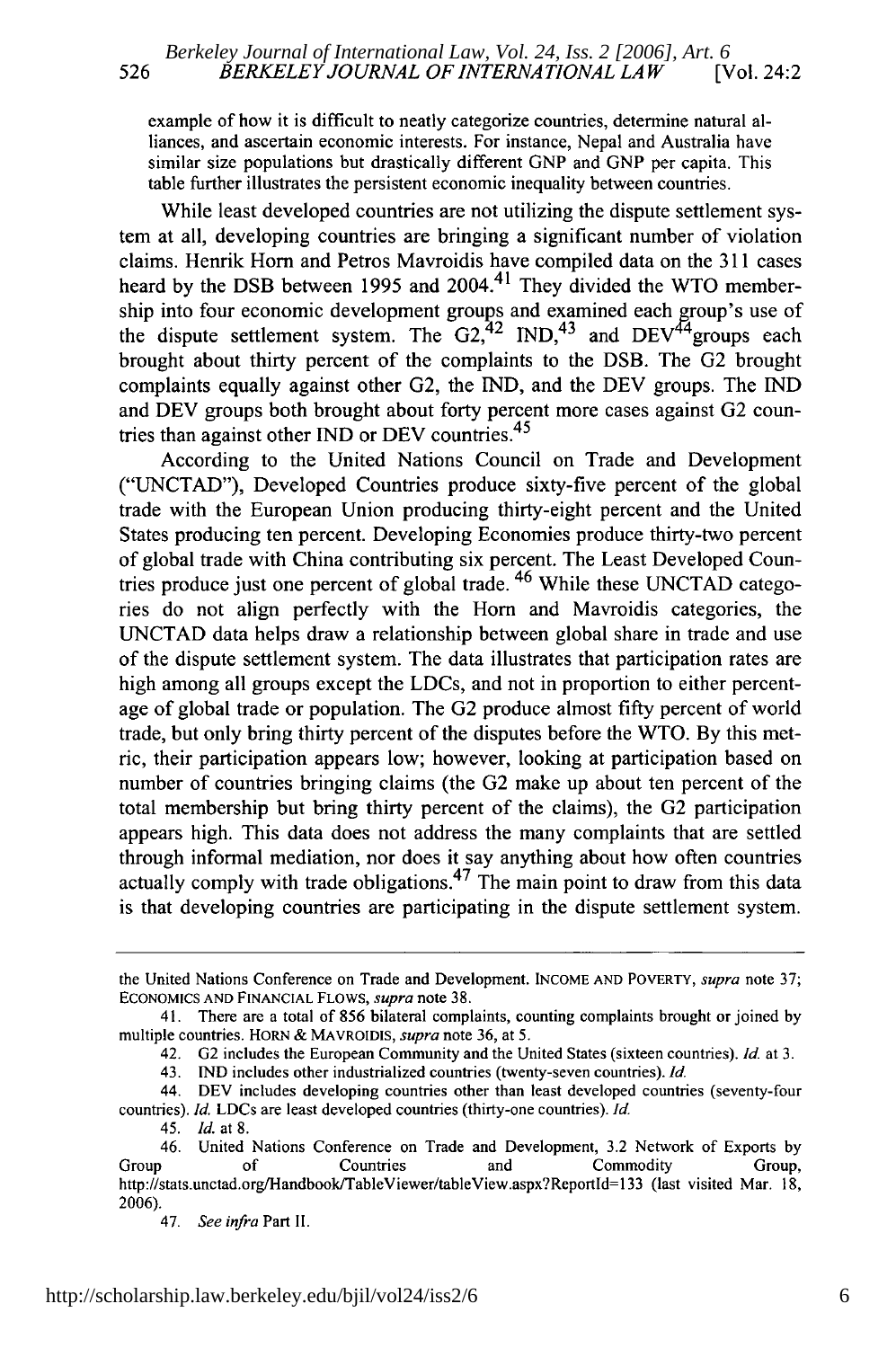The question to ask is, given what the critics say about how biased the trade system is against developing countries, why do they participate?

#### *B. The Scope of Trade and Trade Negotiations*

The WTO covers both a greater quantity and variety of trade than did the GATT regime. The WTO currently has agreements covering goods, <sup>48</sup> services,<sup>49</sup> and intellectual property, with major negotiations occurring on an ongoing basis in all areas of trade.<sup>50</sup> Trade negotiations are complicated and dynamic, and contentious trade negotiations frequently revolve around the exchange of concessions.<sup>51</sup> Developing countries tend to be the most vocal about the lack of fairness in trade negotiations, complaining trade deals are often largely negotiated without their input.<sup>52</sup> Specifically, less formal, and often exclusive, meetings occur between a limited number of members, which frequently set the parameters of a deal prior to the issue being raised in the General Council. Such informal or exclusive meetings add another layer to the trade negotiation process. 53 It is important to discuss briefly those aspects of trade negotiations most relevant to understanding how they influence dispute settlement.

Trade concessions are developed during intensive meetings, called "rounds," and are usually bundled together into a single agreement for approval by the entire membership.<sup>54</sup> This process allows countries to trade "losses" in one sector for "gains" in another. Because the talks are "multi-party," a member may trade losses and gains between multiple countries and economic sectors. This centralization of negotiation brings diverse interests to the same forum and,

<sup>48. &</sup>quot;Goods" include agreements on agriculture, health regulations for farm products (SPS), textiles and clothing, product standards (TBT), investment measures, anti-dumping measures, customs valuation methods, preshipment inspection, rules of origin, import licensing, subsidies and counter-measures, and safeguards.

<sup>49. &</sup>quot;Services" include movement of natural persons, air transport, financial services, shipping, and telecommunications.

*<sup>50.</sup> See* World Trade Organization, The Sixth Ministerial Conference, http://www.wto.org/english/thewto\_e/minist\_e/min05\_e/min05\_e.htm (last visited Mar. 11, 2006).

<sup>51.</sup> Barbara Koremenos et al., *The Rational Design of International Institutions,* 55 INT'L ORG. 761, 776 (2001).

<sup>52.</sup> In addition to all the formal meeting bodies, there are a number of "informal" negotiating bodies where most of the real work of the WTO takes place. These informal meetings can vary in size from all 148 Heads of Delegations to groups of two to three meeting with the chairperson of a subcommittee. The smaller informal meetings have raised cries of a need for transparency and inclusiveness. The most notorious of these informal meetings are known as the "Green Room" negotiations, named after the director-general's conference room. Delegates complain about not having access to Green Room negotiations, so that by the time issues are raised in the General Council the parameters of an agreement are more or less set in stone. On the other hand, it is politically more difficult for delegates to make compromises and deals in the larger setting of the General Council. The official opinion is that a delicate balance must be maintained between the informal meetings, which accomplish a lot but exclude the majority of the members, and the meetings of the full membership, which are inclusive but less productive. *See* KENT JONES, WHO'S AFRAID OF THE WTO? 160-166 (2004); DILIP K. DAS, THE DOHA ROUND OF MULTILATERAL TRADE NEGOTIATIONS: ARDUOUS ISSUES AND STRATEGIC RESPONSES 18-20 (2005).

<sup>53.</sup> HODA, *supra* note 32.

<sup>54.</sup> DAS, *supra* note 52, at 3-4.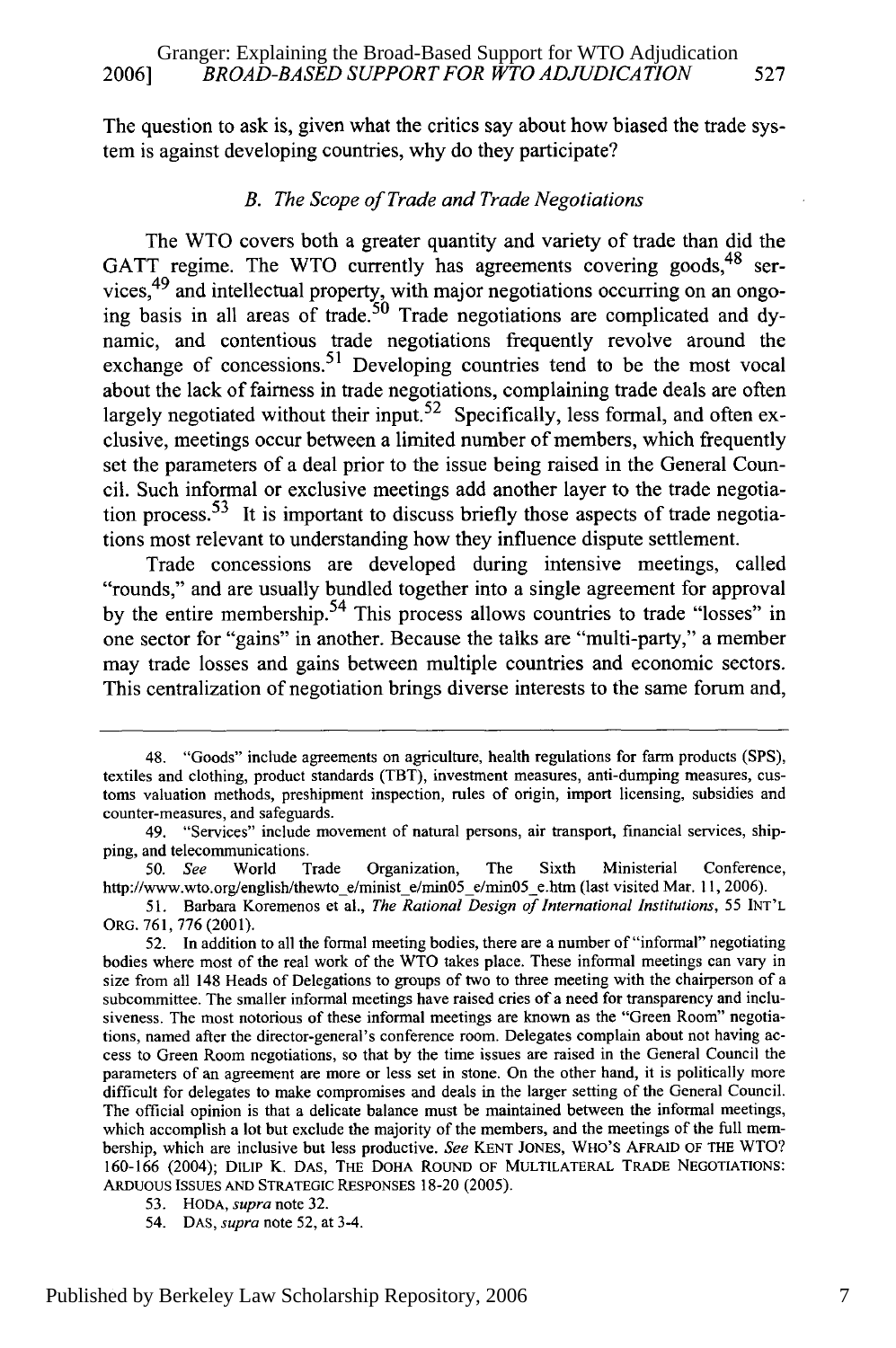because tariff reductions are extended equally to all members, everyone enjoys the benefits of greater market access. Since the trade negotiation process is not open to the public, evidence of "trades" must be gathered circumstantially. For instance, during the Uruguay Round developing countries agreed to stop importing generic drugs and honor drug patents while developed countries agreed to adopt maximum agricultural tariffs on all products.<sup>55</sup> Since Uruguay, developing countries are increasingly taking a more active role in trade negotiations. The Uruguay Round convinced many developing countries that the foundation for an equitable trading regime is created in the negotiation process.<sup>56</sup> A strong dispute settlement system will be of no avail if trading rules are biased. For their part, developed countries continue to advance their own issues. The next section examines challenges for developing countries in enforcing trade obligations of other members.

#### III.

#### ENFORCEMENT OF TRADE OBLIGATIONS

While the dispute resolution system is highly structured and institutionalized, it lacks any independent enforcement rules. There are no prosecutors or police officers in the WTO. Rather, enforcement is structured as follows: if a violation has occurred, then the DSB will call for corrective measures, which in turn allows the harmed country to implement retaliatory tariffs and duties.<sup>57</sup> The fact that there are no independent enforcement rules affects the operation of the entire organization. Small and developing countries express concern about their ability to enforce trade obligations effectively against more powerful trading partners.<sup>58</sup> The WTO acknowledges that enforcement of concessions is a considerable problem for less developed countries.<sup>59</sup> Despite this problem, less developed countries agree to be bound by the dispute settlement system.

#### *A. Practical Participation in Enforcement*

Membership driven compliance can mean several things. First, a country can violate its trade commitments if the cost it imposes on other members indi-

<sup>55.</sup> ALICE LANDAU, THE INTERNATIONAL TRADING SYSTEM 14 (2005); MICHALOPOULOS, *supra* note 5, at 129.

<sup>56.</sup> DAS, *supra* note 52, at 1-28.

<sup>57.</sup> WORLD TRADE ORG., *supra* note 30, at 74-86.

<sup>58.</sup> David Palmeter provides several examples of countries unable to enforce favorable rulings. "In *Bananas,* Ecuador was faced with the fact that shutting off imports of most goods from the EC would be highly detrimental to Ecuador." PALMETER, *supra* note 20, at 360-61. Similarly, in a case won by Costa Rica, Palmeter describes: "[gliven the disparity in the relative sizes of their economies, any action Costa Rica could have taken against the United States would have inflicted more pain on Costa Rica than on the United States. Had the situation been reversed, however, the United States undoubtedly could have taken action against Costa Rica that would have inflicted more pain on Costa Rica than on the United States." *Id.*

<sup>59.</sup> UNDERSTANDING THE WTO, *supra* note 31, at 93.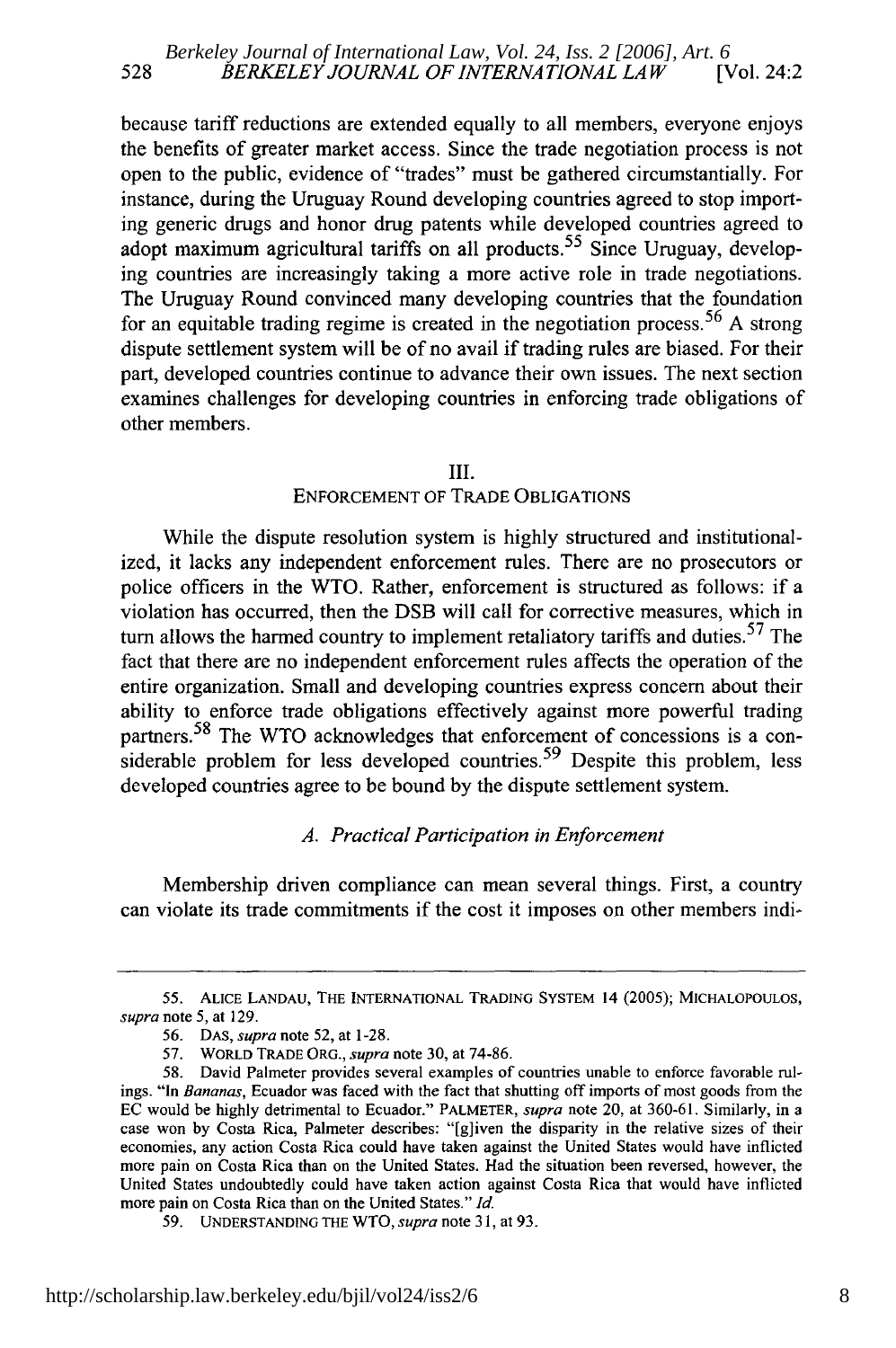vidually is less than the cost of an enforcement action.  $60$  This may result in "death-by-a-thousand-cuts" for a country with many trading partners who all "cheat" just a little. Second, countries may bring harassment-type claims.  $61$ Third, as Jenny Martinez notes, strong enforcement of the WTO regime might come at the cost of overriding prior national decisions about health and safety priorities or values.  $62$  A country may also choose non-compliance if the political costs of compliance are higher than the economic costs of sanctions that may be imposed by other members in retaliation for non-compliance.  $63$  Fourth, countries may buy their way out of compliance. For instance, a violation may hurt many countries, only one of which has the resource capacity to pursue a claim. The violating country may be able to cut a deal with the single capable country, leaving the remaining countries to suffer the harm of the violation with no recourse. Additionally, a country may choose not to enforce a DSB decision if the political gains of non-enforcement are larger than the economic gains of enforcement. Finally, even if a poor country wins before the DSB, the losing country's compliance may not be forthcoming. The losing country may still be able to negotiate a compromise or may only superficially change its trade policy.

It appears unlikely that poor countries with small economies can ever exact effective remedies from big, rich countries. Countries that do not control a large share of a non-complying state's exports will not be able to take effective individual action.64 A less developed country that raises tariffs on essential goods is likely to harm the domestic population more than it harms the offending country. Raising tariffs on luxury goods is even less likely to have an economically significant impact on the offending country, especially if the offending country has a large share of the world market for a particular commodity. Countries without domestic production capacity are faced with the prospect of not being able to meet their citizens' basic needs if they enact retaliatory measures. Despite these structural challenges, developing countries remain committed to a strong dispute settlement system, because an adverse ruling from the WTO is still the strongest compliance mechanism available to small countries.

<sup>60.</sup> UNCTAD Secretariat, Notes *on Developments in the International Trading System for the Review under Conference Resolution 159(VI), Paragraph 14, and Board Decision 320(XXXI)* (extract), *in* PAVED WITH **GOOD** INTENTIONS 14-22 (Yash Tandon & Megan Allardice eds., 2004).

<sup>61.</sup> Robert Lawrence characterizes the *United States-FSC* case as such. He suggests that Europe brought the case against the Unites States in response to the United States's victory in *EC-Beef Hormones.* LAWRENCE, *supra* note 20, at 1-3, 88-89, 91-92.

<sup>62.</sup> Jenny Martinez, *Towards an International Judicial System,* 56 STAN. L. REV. 429, 492 (1975). Developed countries especially express concern over the erosion of health and environmental standards, such as exploitative child labor and extinction of plants and animals.

<sup>63.</sup> *See* Panel Report, *European Communities - Measures Concerning Meat and Meat Products (Hormones),* WT/DS26/R/USA (Aug. 18, 1997); Appellate Body Report, *European Communities* **-** *Measures Concerning Meat and Meat Products (Hormones),* WT/DS26/AB/R (Jan. 16, 1998); *see also* JONES, *supra* note 52, at 111-12.

<sup>64.</sup> PALMETER, *supra* note 20, at 360-61.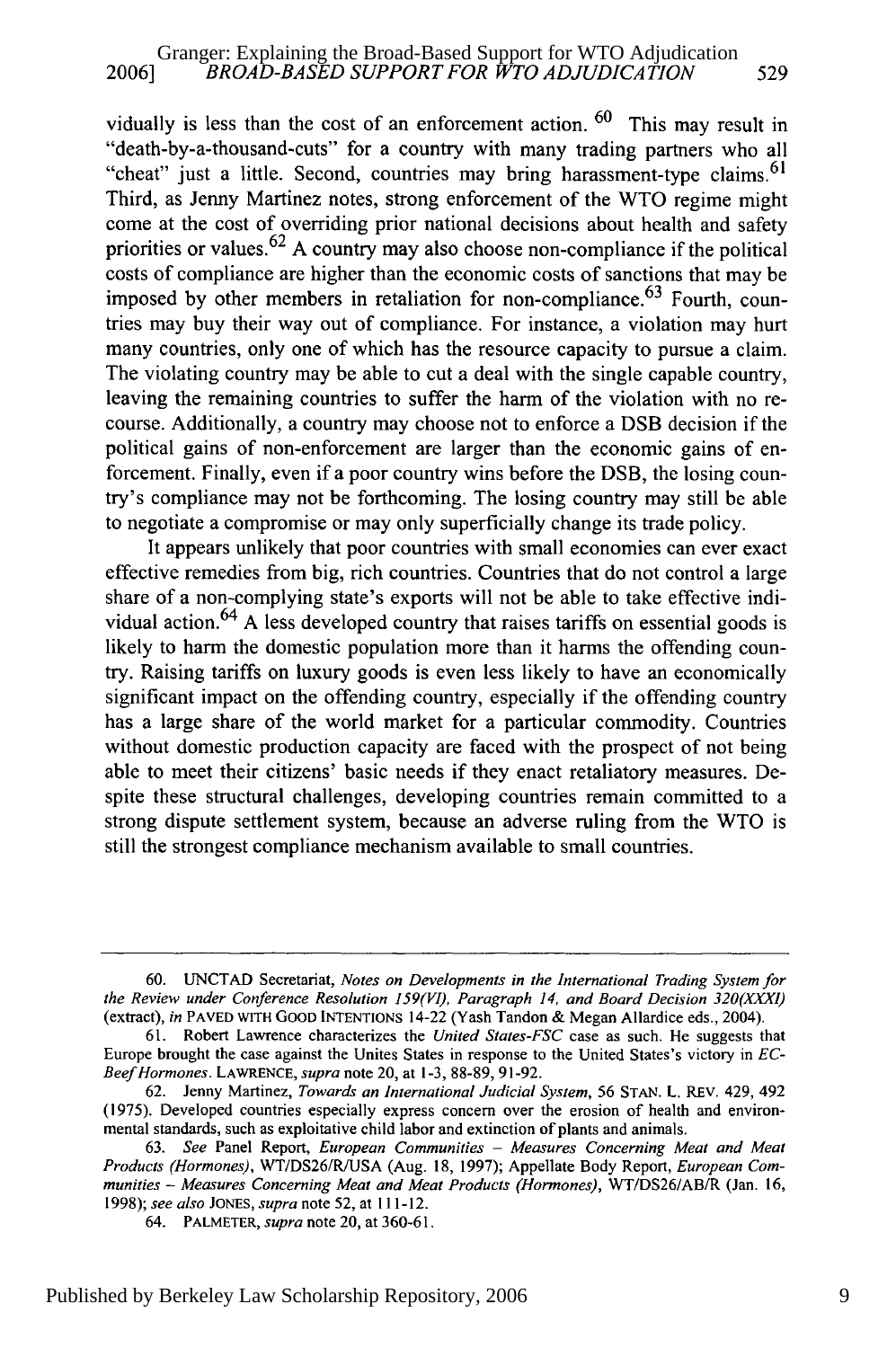#### *B. Building Capacity*

Under a rule-based enforcement regime, questions pertaining to fairness and accessibility arise. The huge financial costs and intellectual resources associated with bringing a claim can be insurmountable for less developed countries. Guaranteeing that less developed countries have access to the dispute settlement system on the same terms as economic giants does not mean that everyone has the same practical ability to participate. Without special assistance, less developed countries may not be able to take advantage of legal rights guaranteed to them as members of the institution. Without the ability to use the enforcement regime, the concessions exacted from developed countries during trade negotiations become meaningless. The WTO has created the Training and Technical Cooperation Institute and Advisory Centre on WTO Law ("ACWL")<sup>65</sup> to address the concern that some members are unable to take advantage of available legal remedies due to inadequate domestic legal resources.

The WTO has devoted a great deal of institutional resources to investigating, holding meetings and training seminars, and establishing special committees to address the lack of capacity for full participation among less developed countries. However, many of the changes first demanded during the 1970s Tokyo Round have not occurred, and the symptoms of an unequal system persist.<sup>66</sup> Trade issues concerning textiles, agriculture, debt, international financing, and commodities have not been addressed to developing countries' satisfaction.<sup>67</sup> For instance, developed countries' tariffs on agricultural products from other developed countries are lower than tariffs on agricultural products from developing countries.<sup>68</sup>

#### IV.

#### STRUCTURE OF DISPUTE SETTLEMENT SYSTEM FOSTERS MEMBER SUPPORT

While arguably problematic, the decentralized enforcement structure of the dispute settlement system can be seen as key to the success of the current trading system. It is easy to understand why economically powerful countries, which dominate trade negotiations, would support a strong dispute settlement sys-

<sup>65.</sup> The Training and Technical Cooperation Institute is run by the WTO Secretariat. UNDERSTANDING THE WTO, *supra* note 31, at 109. The ACWL, created by thirty-two WTO members, operates independently from the WTO. The ACWL has provided legal assistance in eighteen DSB cases and/or consultations since its creation in 2001. Advisory Centre on WTO Law, Quick Guide, http://www.acwl.ch/e/quickguide-e.aspx#h (last visited Mar. 11, 2006).

<sup>66.</sup> Agriculture and textiles still have the highest tariffs of any products, and less developed countries complain of unequal status and access during trade talks. Of the fifty counties identified by the United Nations as least developed, thirty-two are members of the WTO. World Trade Organization, Understanding the WTO: Least-Developed Countries, http://www.wto.org/english/thewto\_e/whatis\_e/tif\_e/org7\_e.htm (last visited Mar. 11, 2006). Eight other countries are in the accession process and two more have observer status. **Id.**

<sup>67.</sup> Miles Kahler & John Odell, Developing Countries *and the Global Trading System, in* PAVED WITH GOOD INTENTIONS, *supra* note 60, at 33.

<sup>68.</sup> DAS, *supra* note 52, at 147.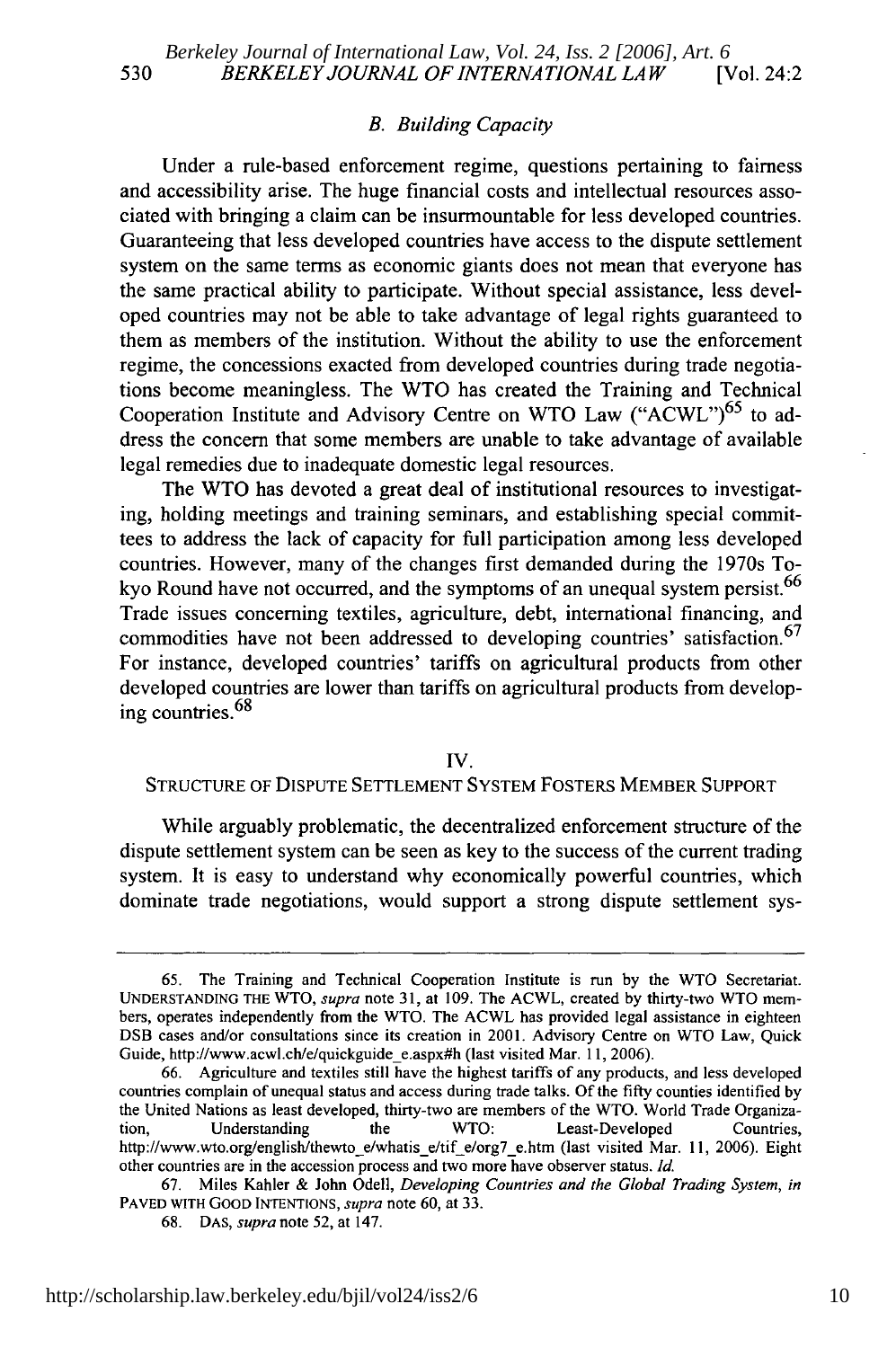$tem.$ <sup>69</sup> But it is not as immediately clear why less developed and smaller countries should support a strong system. After all, if negotiations favor developed countries and the dispute system is difficult to access, it would appear that small countries would have little reason to come back to the table.

#### *A. Elements of an Effective System*

The institutional structure of a dispute settlement system determines how effective the system is. An effective system, which adheres to its institutional goals, is perceived as more legitimate. This process builds on itself, increasing the use, effectiveness, and legitimacy of the institution over time. Laurence Helfer and Anne-Marie Slaughter propose that one must measure the effectiveness of an institution against the stated and implicit function of that institution.<sup>70</sup> The closer an institution's behavior follows its stated function, then the more legitimate the institution will be. Article 3 of the DSU identifies the dispute settlement system as "a central element in providing security and predictability to the multilateral trading system" which "preserves the rights and obligations" of members by providing for "prompt settlement" of disputes.<sup>71</sup> Critics of the WTO say the dispute settlement system is a tool of powerful countries; an attempt to place the force of law behind their exploitative practices.<sup>72</sup>

To build support among members, DSB and AB decisions must adhere to institutional rules and the dispute settlement system must appear to conform to its explicit purposes. Helfer and Slaughter identify several sources of "judicial" legitimacy at the domestic level, including impartiality, principled and reasoned decision-making, continuity of court composition over time, consistency of judicial decisions over time, respect for the role of political institutions at the federal, state and local levels, and provision of a meaningful opportunity for litigants to be heard.<sup>73</sup> The appearance of these factors at the international level can help inform our understanding of international judicial effectiveness.

71. DSUart. 3.

<sup>69.</sup> MARTIN SHAPIRO, COURTS: A COMPARATIVE **AND** POLITICAL **ANALYSIS** 16-18, 52-54 (1981). Social control, according to Martin Shapiro, is one of the primary functions of a judiciary. Shapiro argues that social control manifests through the administration of a regime, lending legitimacy to its practices. Examples of this kind of social control are found in every empirical expansion and colonization. This explanation describes why dominant economies generally support a strong adjudicatory system in the WTO. Namely, the most developed countries dominate trade negotiations, creating a trading system that is beneficial to their respective interests.

<sup>70.</sup> Laurence Heifer & Anne-Marie Slaughter, *Toward a Theory of Effective Supranational Adjudication,* 107 YALE L.J. 273, 284 (1997).

<sup>72.</sup> *See, e.g.,* Greenpeace International, Why Is the WTO a Problem?, http://www.greenpeace.org/intemational/campaigns/trade-and-the-environment/why-is-the-wto-aproblem (last visited Mar. 11, 2006); Friends of the Earth Australia, National Campaigns, http://www.foe.org.au/nc/nc-trade-wto.htm (last visited Mar. 11, 2006); People & Planet, Trade Justice Campaign, http://www.peopleandplanet.org/tradejustice/whyvote.php (last visited Mar. 11, 2006); Social Conscience, Free Trade, WTO, and Colonialization, http://www.socialconscience.com/articles/2003/wto/ (last visited Mar. 11, 2006).

<sup>73.</sup> Helfer & Slaughter, *supra* note 70, at 284.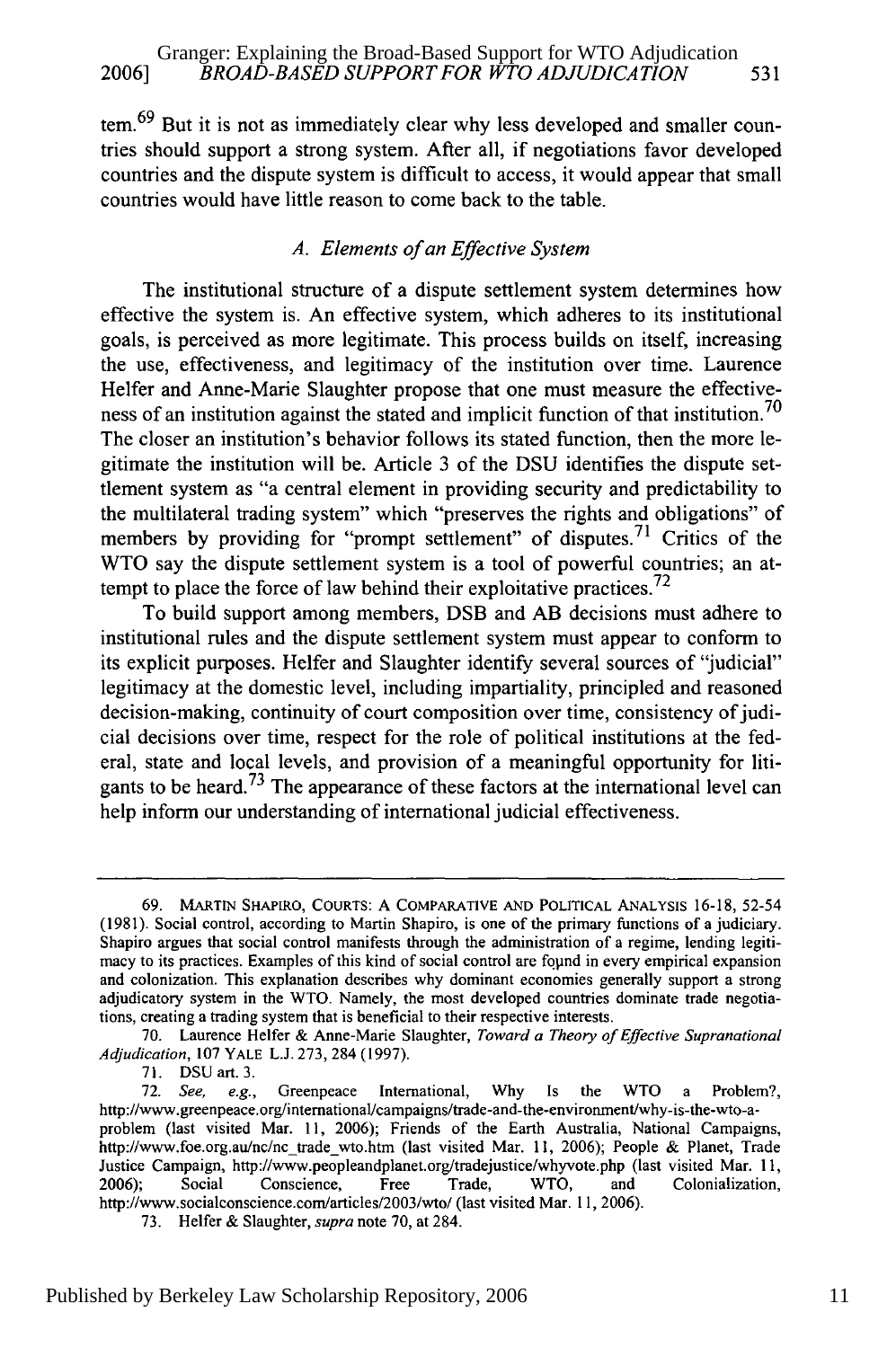#### *B. Evidence of Institutional Effectiveness*

According to Heifer and Slaughter, international tribunals must rely on additional factors because they lack a "direct coercion mechanism to compel either appearance or compliance." $74$  These factors include (1) the immediate perceived interests of states involved in particular disputes in securing judicial settlements; (2) the institution's legitimacy and the legitimacy of any particular judgment reached; and (3) the strength and importance of the international legal rules governing a specific dispute and the general force of normative obligations.<sup>75</sup> The degree to which the dispute settlement system evinces these factors should directly affect its perceived legitimacy.

Perceived Self-Interest: The WTO's dispute settlement system is structured such that it is in each country's self-interest to help make it effective and respected. Members benefit from maintaining good standing within the organization. A country's perceived willingness to play by the rules increases its bargaining power in trade talks. States are aware of the importance of maintaining healthy long-term relations because they understand their trade prospects are integrally linked to their economic welfare. Countries believe that their future gains will be higher if the dispute settlement system has a high rate of compliance. States that lack the economic capacity to enforce compliance maintain a strong interest in encouraging the legitimacy of the institution because a decision from the DSB is the strongest tool available to them. Countries with small economies exert compliance pressure most effectively by appealing to powerful countries' respect for rule of law.

Legitimacy: Less developed countries who feel that the WTO may not be taking their interests seriously have a stake in not questioning the legitimacy of the DSB and AB because their only hope of exacting compliance from powerful countries comes from the perceived legitimacy of the adjudicatory body.<sup>76</sup> These states want the dispute settlement system to have legitimacy because it is one of their only leverage tools. The losing country cannot challenge the legitimacy of the decision if it hopes to employ the dispute settlement system credibly in the future. For example, if a developed country uses the DSB to enforce patent compliance in a less developed country, it becomes difficult for the developed country to shirk compliance with a DSB decision on agricultural tariff obligations that favors the same less developed country. Economically powerful countries may have very different reasons for promoting legitimacy than less powerful states.<sup>77</sup> Large states may want the dispute settlement system to be

<sup>74.</sup> Id. at 285.

<sup>75.</sup> Id.

<sup>76.</sup> David D. Caron, *The Legitimacy of the Collective Authority of the Security Council,* <sup>87</sup> AM. J. INT'L L. 552, 558 (1993). Concerns over illegitimacy may play out differently, depending on which members are concerned.

<sup>77.</sup> Large states want the DSU to have legitimacy because they want access to LDC to extract natural resources and sell finished products. The argument stems from the idea that large states believe that they have enough power to structure trade deals so that they are never on the "losing"